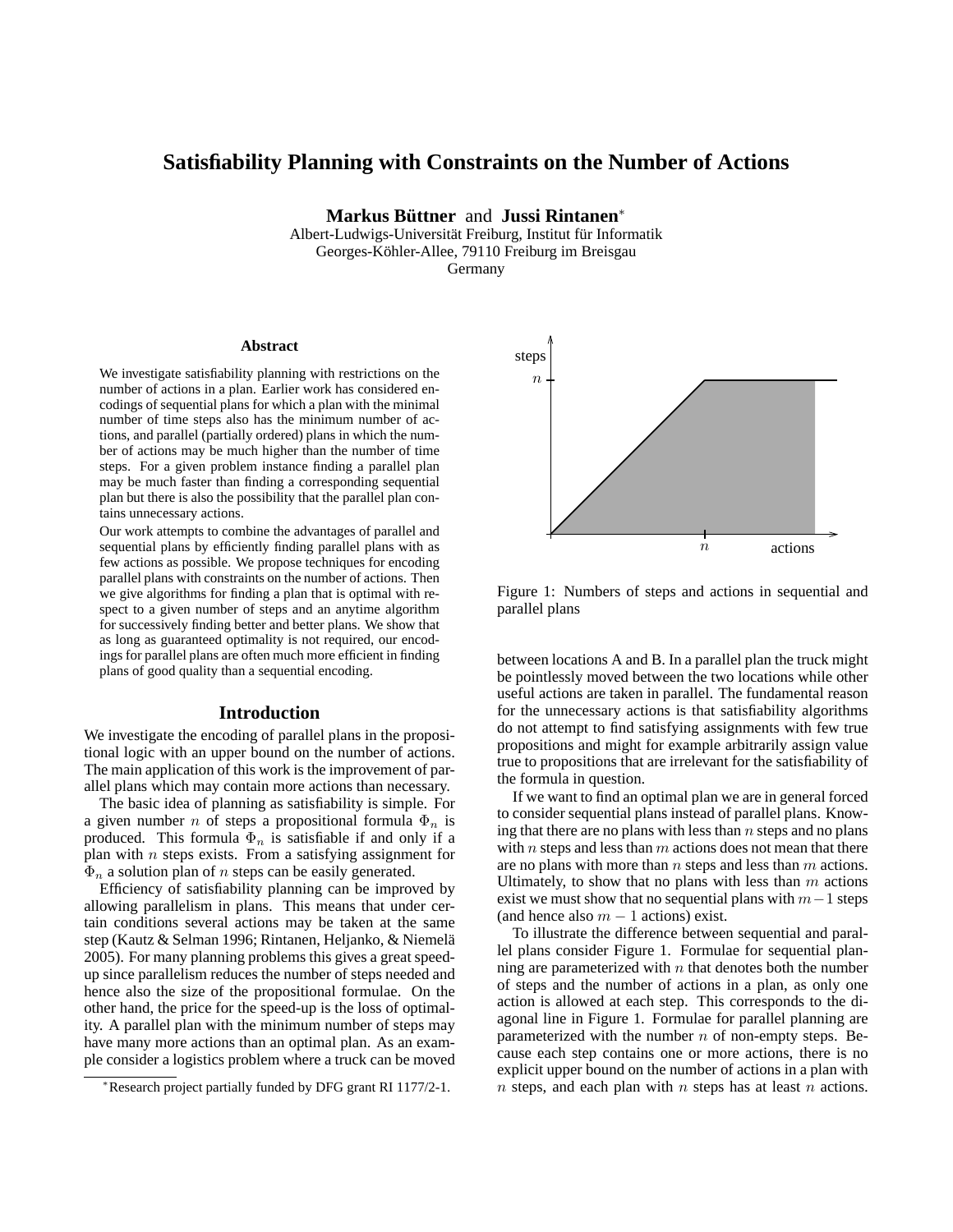

Figure 2: Restrictions on both the number of steps and the number of actions

The possible plans for parameter  $n$  therefore correspond to the shaded region in Figure 1.

Our objective in this work is to develop techniques for improving the quality of parallel plans without having to consider sequential plans. The work is based on setting an upper bound both on the number of steps and the number of actions in plans. The formulae we produce correspond to the question: Does a plan with at most  $n$  steps and at most m actions exist? Possible solutions have  $x \leq n$  nonempty steps and  $y \leq m$  actions, corresponding to the shaded region in Figure 2. The difference to earlier works on satisfiability planning is that our formulae are also parameterized by the number of actions m.

Also other popular approaches to solving planning problems – including heuristic search algorithms (Bonet & Geffner 2001) – yield techniques for finding both arbitrary plans and plans that are guaranteed to contain the minimum possible number of actions. With heuristic search optimal plans can be found by using systematic optimal heuristic search algorithms like A∗ or IDA∗ together with admissible heuristics (Haslum & Geffner 2000). Plans without optimality guarantees can be often found more efficiently by using local search algorithms and non-admissible heuristics (Bonet & Geffner 2001).

The structure of this paper is as follows. We first give a brief overview of planning as satisfiability and the notions of parallel plans used. Then we describe encodings of *cardinality constraints* in the propositional logic, that is constraints on the number of true propositions in satisfying assignments of a propositional formula. This is the basis of restricting the number of actions in parallel plans. To keep the size of the formulae for cardinality constraints small we propose a technique for reducing the number of propositions need to be counted. Then we propose two planning algorithms based on our encoding of parallel plans with constraints on the number of actions. Finally we give results of experiments that illustrate the differences in the efficiency of sequential and parallel encodings of planning as satisfiability and runtime behavior of SAT solvers on different combinations of restrictions on the number of steps and actions in parallel plans.

# **Planning as Satisfiability**

Planning as satisfiability was first proposed by Kautz and Selman (1992). The notion of plans initially was sequential: at every step in a plan exactly one action is taken. After the success of the GraphPlan algorithm that used parallel plans (Blum & Furst 1997), Kautz and Selman also proposed parallel encodings of planning (Kautz & Selman 1996). In these works two or more actions can be taken in parallel at the same step as long as the actions are *independent*. Independence is a syntactic condition that guarantees that the parallel actions can be put to any total order and a valid plan is obtained in every case. Recently, the possibility of more parallelism than what is allowed by independence has been utilized by Rintanen et al. (2004) based on ideas by Dimopoulos et al. (1997).

The basic idea in satisfiability planning is to encode the question of whether a plan with  $n$  steps exists as a propositional formula of the following form.

$$
\Phi_n = I_0 \wedge \left( \bigwedge_{i \in \{0, \dots, n-1\}} R(A_i, P_i, P_{i+1}) \right) \wedge G_n
$$

The propositional variables in this formula are  $P_0 \cup \cdots \cup P_n \cup$  $A_0 \cup \cdots \cup A_{n-1}$  expressing the values of state variables at time points  $0, \ldots, n$  and which actions are are taken at the steps  $0, \ldots, n-1$ .

The formula  $I_0$  describes the unique initial state: it is a formula over the propositional variables  $P_0$  for time point 0. Similarly  $G_n$  is a formula describing the goal states in terms of propositional variables for time point  $n$ .

The transition relation formula  $R(A_t, P_t, P_{t+1})$  describes how the values of the state variables change when some of the actions are taken. The propositional variables  $P_t$  are for the state variables at time t and the propositional  $P_{t+1}$  for time  $t + 1$ . There is one variable in  $A_t$  for every action. If an action is taken at time point  $t$ , the corresponding propositional variable in  $A_t$  is true.

If the formula  $\Phi_n$  is satisfiable then a plan with n steps exists. Plan search now proceeds by generating formulae  $\Phi_n$ for different values of  $n \geq 0$ , testing their satisfiability, and constructing a plan from the first satisfying assignment that is found.<sup>1</sup> The propositional variables in  $A_0 \cup \cdots \cup A_{n-1}$ directly indicate which actions are taken at which step.

The way the transition relation formulae  $R(A_t, P_t, P_{t+1})$ are defined depends on the notion of plans used and other encoding details. For different possibilities see (Kautz & Selman 1996; Ernst, Millstein, & Weld 1997; Rintanen, Heljanko,  $&$  Niemelä 2005). For our purposes in this paper it is sufficient that we can determine which actions are taken by looking at the values of the propositional variables in  $A_0 \cup \cdots \cup A_{n-1}$ . The basic question we want to answer is whether a plan with  $n$  steps and at most  $m$  actions exists. For this purpose we use the formula  $\Phi_n$  together with an encoding of the cardinality constraint that says that at most  $m$ of the propositional variables in  $A_0 \cup \cdots \cup A_{n-1}$  may be true. How these cardinality constraints can be encoded is described in the next section.

<sup>&</sup>lt;sup>1</sup>See Rintanen (2004a) for other approaches.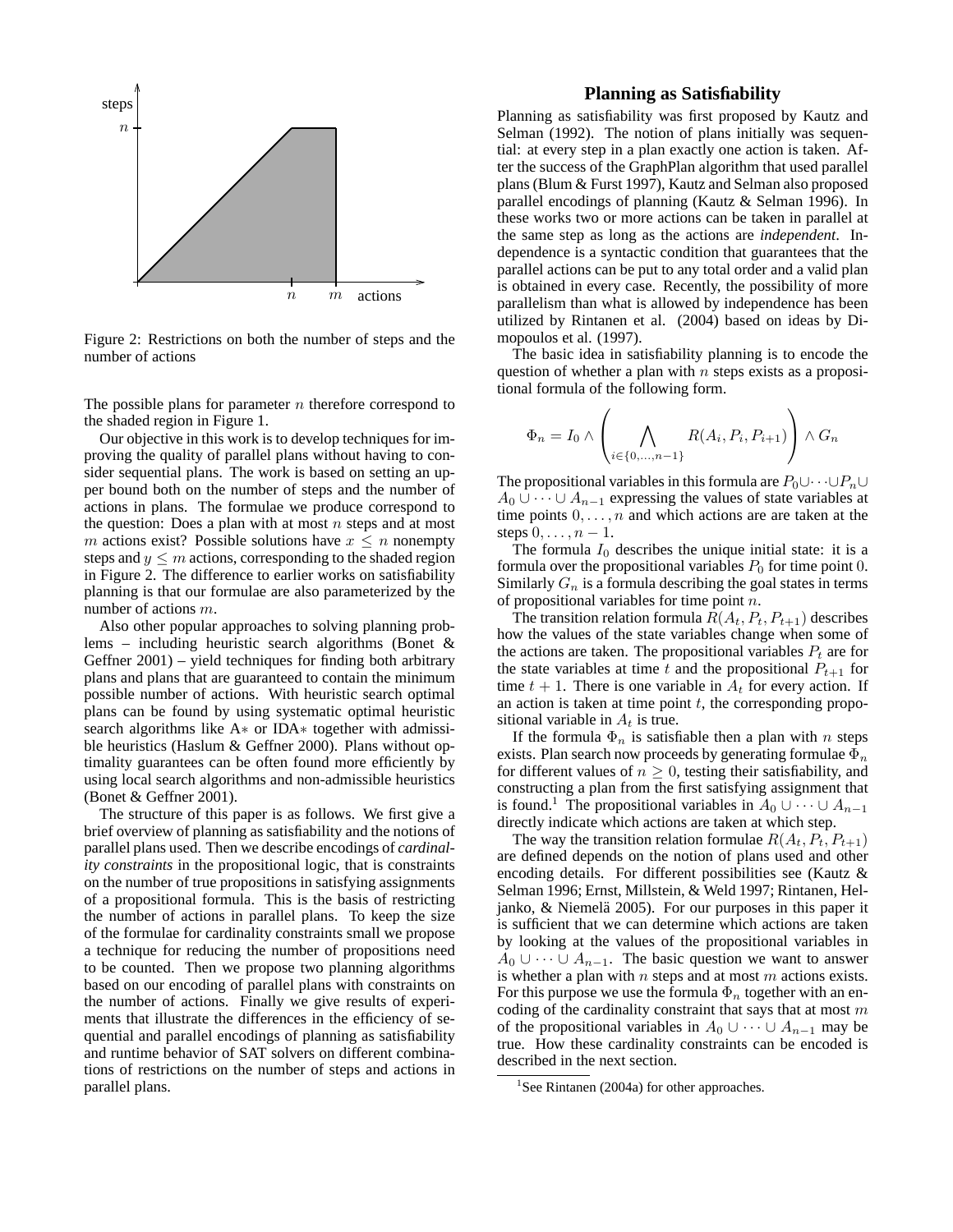# **Constraints on the Number of Actions**

Let A be the set of actions in our problem instance. If we are looking for a plan with *n* steps we have  $k = |A|n$  propositions that correspond to the possible actions at the  $n$  steps. We call these propositions *the indicator propositions* since they indicate that an action is taken, and denote them by  $i_1, \ldots, i_k$ . In restricting the number of actions in a plan we have to encode the cardinality constraint that the set of true indicator propositions in an assignment has a cardinality of at most m.

We have implemented two different encodings of cardinality constraints. The first encoding is based on an injective mapping of the indicator propositions to integers  $1, \ldots, m$ . A proposition  $p_{x,y}$  with  $x \in \{1, \ldots, k\}$  and  $y \in \{1, \ldots, m\}$ indicates that  $i_x$  is mapped to the integer y. Additional formulae make sure that *a)* every indicator proposition is mapped to at least one integer (this can be encoded with  $k$ clauses with m literals in each), and *b)* the mapping is injective (needs  $\frac{km-m}{2}$  clauses with 2 literals in each), that is, no two indicator propositions are mapped to the same integer. The total size of the clauses (in terms of number of literal occurrences) is  $km + km - m = 2km - m$ . Our initial experiments with this encoding did lead to rather good results. An interesting result was that an upper bound on actions often lead to a plan with many fewer actions than the upper bound required or even the minimum number.

Then we implemented a variant of the encoding of cardinality constraints developed by Bailleux and Boufkhad (2003). This encoding, although slightly bigger, turned out to be even more efficient than the one based on injections. This encoding uses a binary tree in which the leaves are the indicator propositions. Every internal node  $N$  of the tree corresponds to an integer in a range  $\{0, \ldots, r_N\}$  indicating how many of the leaves in that subtree are true, represented in unary by *n* propositions  $p_{N,1}, \ldots, p_{N,r_N}$ . Here  $r_N$  is the minimum of  $m + 1$  and the total number of leaves in the subtree.<sup>2</sup> A proposition  $p_{N,i}$  is true if the number of true indicator propositions in the tree is  $\geq i$ . The value of an internal node is the sum of its two child nodes. The tree is recursively constructed as follows.

- 1. Each leaf node (corresponding to one indicator proposition) is interpreted as an integer in  $\{0, 1\}$  where false corresponds to 0 and true to 1. We denote the indicator proposition of a leaf node N by  $p_{N,1}$ .
- 2. An internal node  $N$  with two children nodes  $X$  and  $Y$  has the range  $r_N = [0, \ldots, \min(m+1, r_X + r_Y)]$ . The value of node  $N$  is the sum of the value of  $X$  and  $Y$  and hence it remains to encode this addition. This is done by formulae  $(p_{X,j_1} \wedge p_{Y,j_2}) \rightarrow p_{N,j_1+j_2}$  for all  $j_1 \in \{1, ..., r_X\}$ and  $j_2 \in \{1, ..., r_Y\}$  such that  $j_1 + j_2 \leq r_N$ , and formulae  $p_{X,j_1} \rightarrow p_{N,j_1}$  and  $p_{Y,j_2} \rightarrow p_{N,j_2}$  for all  $j_1 \in \{1, \ldots, r_X\}$  and  $j_2 \in \{1, \ldots, r_Y\}$ . For this at most  $mm + m + m = m^2 + 2m$  clauses are needed.

From the propositions for the root node  $N_0$  we can determine whether the number of true indicator propositions exceeds m: the formula  $\neg p_{N_0,m+1}$  is true if and only if the number of true indicator propositions is at most m.

Bailleux and Boufkhad (2003) have shown that this encoding is more efficient that encodings that more compactly represent counting for example by using a binary encoding. The efficiency seems to be due to the possibility of determining violation of the cardinality constraints by means of unit resolution already when only a subset of the indicator propositions have been assigned a value.

Assuming that k is a power of 2, the tree has  $k - 1$  inner nodes and depth  $\log_2 k$ . Hence an upper bound on the number of clauses for representing the cardinality constraint is  $(k-1)(m^2+2m)$ .

Cardinality constraints have many applications. Bailleux and Boufkhad (2003) discuss the discrete tomography problem, a simplified variant of the tomography problems having applications in medicine. The computation of medians of sequences of binary numbers in digital signal processing also involves cardinality constraints and further encodings have been developed for that purpose (Valmari 1996).

#### **Unparallelizable Sets of Actions**

To reduce the sizes of the formulae encoding the cardinality constraints we consider possibilities of counting a smaller number of indicator propositions than  $k = |A|n$  for plans with  $n$  steps. A smaller number of indicator propositions is often possible because there are dependencies between actions, making it impossible to take some actions in parallel.

Our idea is the following. We first partition the set of all actions into  $x$  subsets so that taking one action from any set makes it impossible to take the remaining actions in the set in parallel. Then we introduce a new indicator proposition for each of these sets. This proposition indicates whether an action of this subset is taken. Now we need to count only xn indicator propositions instead of  $|A|n$ . In some cases x is much smaller than  $|A|$ .

Assume that we have a set  $S = \{a_1, a_2, \ldots, a_q\}$  of actions of which at most one can be taken at one step. In the following formulae we will use the symbols  $a_x, x \in$  $\{1, \ldots, q\}$  to denote that action  $a_x$  is taken. Then we introduce a new proposition  $i<sub>S</sub>$  and the following formulae.

$$
a_1 \to i_S, a_2 \to i_S, \dots, a_q \to i_S
$$

Obviously, if one of the actions  $a_1$  to  $a_q$  is taken,  $i_S$  is true. Since  $i_S$  indicates that one action of the set S is taken, we call  $i_S$  the indicator proposition of the set S.

It remains now to partition the set of all actions into as few sets of actions as possible. The identification of sets of actions of which at most one can be taken at a time is equivalent to the graph-theoretic problem of finding *cliques* of a graph, that is, complete subgraphs in which there is an edge between every two nodes. In the graph  $\langle N, E \rangle$  the set N of nodes consists of the actions and there is an edge  $(a, a') \in E$ between two nodes if the actions cannot be taken at the same time.

Identification of big cliques may be very expensive. Testing whether there is a clique of size  $n$  is NP-complete (Karp

<sup>&</sup>lt;sup>2</sup>Bailleux and Boufkhad (2003) always count up to k, but because our cardinality constraint  $m$  is often very small in comparison to k, counting further than  $m + 1$  increases the formula sizes unnecessarily.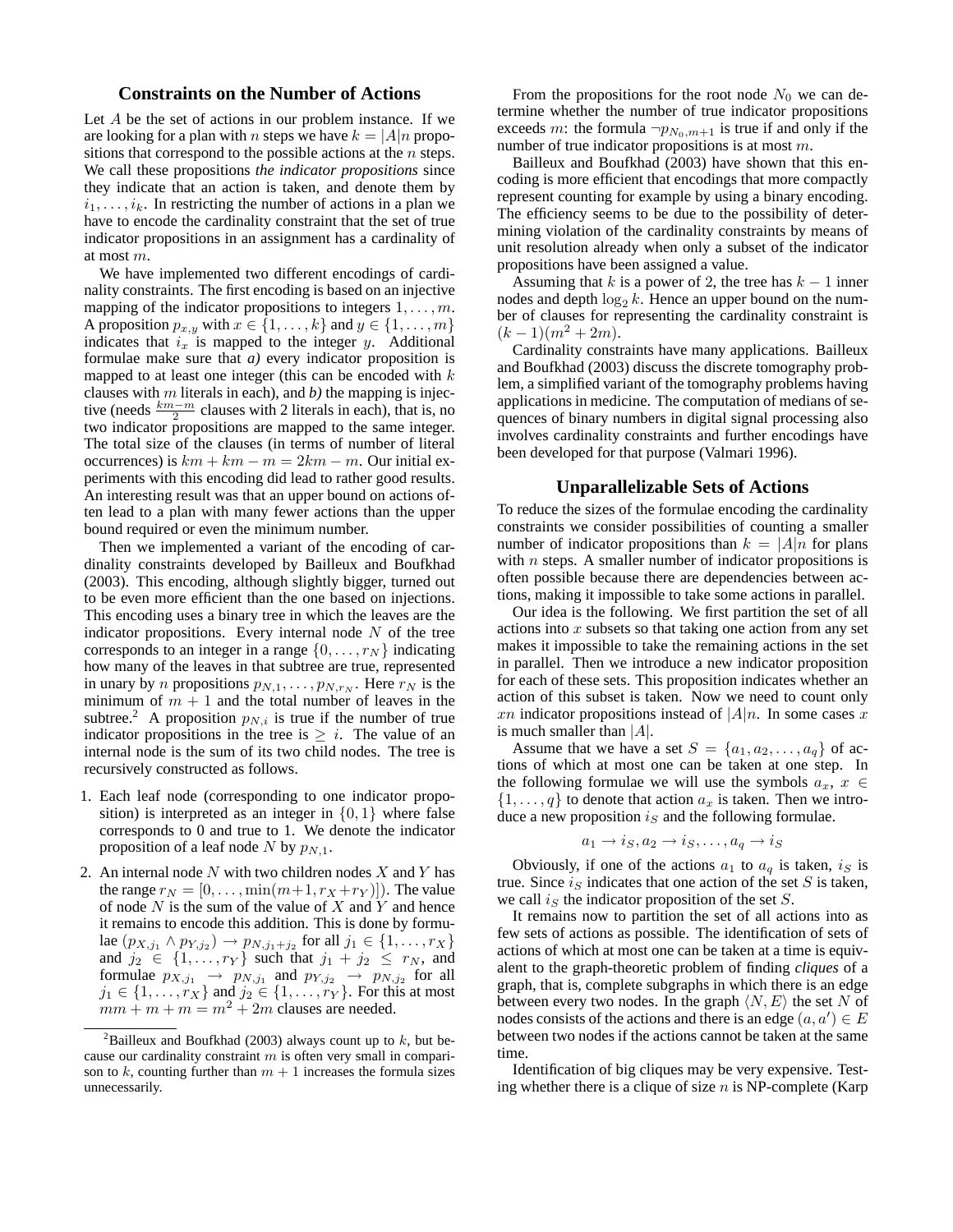**function** PartitionToCliques
$$
(A, E)
$$
  
\n**if**  $(A \times A) \cap E = \emptyset$  **then return**  $\{\{a\} | a \in A\}$ ;  
\nDivide A into three sets  $A_+, A_-$  and  $A_0$   
\nso that  $(A_+ \times A_-) \subseteq E$   
\nand  $|A_+| > 0$  and  $|A_-| > 0$ ;  
\n $P_+ :=$  PartitionToCliques $(A_+, E)$ ;  
\n $P_- :=$  PartitionToCliques $(A_0, E)$ ;  
\n $P_0 :=$  PartitionToCliques $(A_0, E)$ ;  
\nLet  $P_+ = \{p_1^+, \ldots, p_i^+\}$ ;  
\nLet  $P_- = \{p_1^-, \ldots, p_j^-\}$ ;  
\nWithout loss of generality assume that  $i \geq j$ ;  
\n $P := \{p_1^+ \cup p_1^-, \ldots, p_j^+ \cup p_j^-\} \cup P_0 \cup \{p_{j+1}^+, \ldots p_i^+\}$ ;  
\n**return** P;

Figure 3: An algorithm for partitioning the set of actions

1972; Garey & Johnson 1979). Hence we cannot expect to have a polynomial-time algorithm that is guaranteed to find the biggest cliques of a graph. Approximation algorithms for locating cliques exist (Hochbaum 1998).

We have used a simple polynomial-time algorithm for identifying sets of actions that cannot be taken in parallel. We construct a graph where the nodes are the actions. Two nodes  $a$  and  $a'$  are connected by an edge if it is not possible to take the action  $a$  and  $a'$  in parallel. The problem is to find a partition of the graph into as few cliques as possible. The recursive algorithm given in Figure 3 takes as input the set A of actions and returns a partition of A into cliques.

In the base case of recursion the actions in  $A$  have no dependencies and therefore form an independent set ( $(A \times$  $A) \cap E = \emptyset$  of the graph. Each member of A now forms a trivial 1-element clique, and these cliques are returned.

In the recursive case a complete bipartite subgraph  $A_+$ ,  $A_-$  is identified (heuristically, see below for details), and the both partitions  $A_+$  and  $A_-$  as well as the remaining nodes  $A_0$  are recursively partitioned to cliques. As a final step cliques  $p^+$  and  $p^-$  respectively corresponding to  $A_+$ and  $A_$  can be pairwise unioned to obtain bigger cliques  $p^+ \cup p^-$  (because  $A_+ \times A_- \subseteq E$ ) that are returned together with the cliques obtained from  $A_0$ .

The partitioning of the set A into the sets  $A_+, A_-$  and  $A_0$ is done as follows. We choose a state variable  $X$  and define the following sets.

- 1.  $A_+$  consists of all actions a for which X is necessarily be true when action  $a$  is taken. This means that  $X$  is a logical consequence of the precondition of  $a$  or there is an invariant  $l \vee X$  (we use the invariants computed by the algorithm of Rintanen (1998)) and the precondition of  $a$ entails the complement  $\overline{l}$  of the literal  $l$ .
- 2.  $A_{-}$  consists of all actions a for which X is necessarily be false when  $a$  is taken.

3. 
$$
A_0 = A - (A^+ \cup A^-).
$$

Now there is an edge between any two nodes respectively from  $A_+$  and  $A_-$ . For commonly used benchmark problems this algorithm works well and returns many non-trivial cliques, reducing the number of indicator propositions.

**procedure** Algorithm1(**int** n)  $P :=$  any parallel plan with *n* steps; **repeat**  $m :=$  the number of actions in P;  $P_{best} := P;$ try to find a plan P with n steps and  $\leq m - 1$  actions; **until** no plan found; **return**  $P_{best}$ ;

Figure 4: Algorithm 1

The algorithm runs in polynomial time with respect to the number of actions |A|. All components of the function are polynomial and the number of recursive calls is polynomial.

**Lemma 1.** *Given a set of*  $|A| > 0$  *actions the function PartitionToCliques(A, E)* makes at most  $3(|A| - 1)$  *recursive calls. For*  $|A| = 0$  *it makes no recursive calls.* 

*Proof.* We prove the statement by induction over the size  $|A|$  of the input set.

Base case: If the input set  $A$  is empty or has only one member the function returns without recursive calls. The statement is hence true for  $|A| = 1$  and  $|A| = 0$ .

Inductive case: If  $|A| > 1$  the function makes at most  $3 + 3(|A_+| - 1) + 3(|A_-| - 1) + \max\{0, 3(|A_0| - 1)\}\$ recursive calls. Note that the sets  $A_+$  and  $A_-$  are non-empty and  $|A| = |A_+| + |A_-| + |A_0|$ . It follows that the function makes at most  $3(|A|-1)$  recursive calls. makes at most  $3(|A| - 1)$  recursive calls.

### **Planning Algorithms**

The restriction on the number of actions in a plan can be used in planning algorithms in several ways. We consider the computation of plans of a given number of steps and a minimum number of actions, as well as an anytime algorithm that is eventually guaranteed to find a plan with the smallest possible number of actions.

# **Optimal Plans of a Given Length**

For this application we first find any parallel plan of length  $n$ without any restrictions on the number of actions. Let  $m$  be the number of actions in this plan. To find a plan with  $n$  steps and the the smallest possible number of actions we simply compute a plan for length  $n$  with the cardinality constraint that restricts the number of actions to at most  $m - 1$ . If such a plan does not exist then  $m$  is already the minimum number of actions a plan of length  $n$  can have. Otherwise we get a better plan with some number  $m_1 \leq m-1$  of actions. This is repeated until no plans with a smaller number of actions is found. Finally we get a plan with the smallest number of actions with respect to the plan length  $n$ . The algorithm is given in Figure 4.

Since proving the optimality, that is, performing the last unsatisfiability test, may be much more expensive than the previous tests, if we are just interested in finding a good plan without guaranteed optimality we suggest terminating the computation after some fixed amount of time.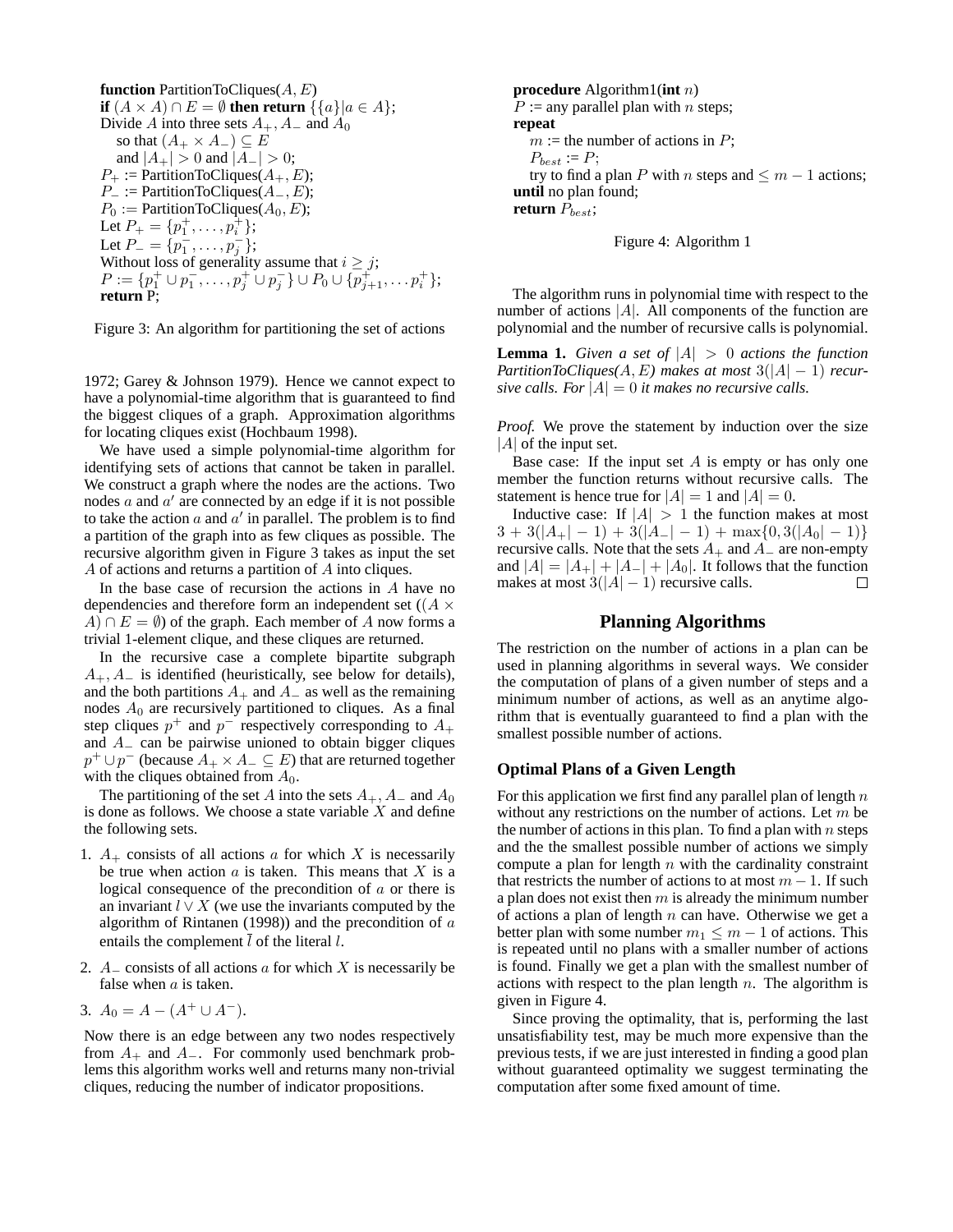**procedure** Algorithm2()  $P :=$  any parallel plan with a minimal number of steps;  $m :=$  the number of actions in P;  $n :=$  the number of steps in P; **while**  $m < n$  **do begin if** plan P with n steps and  $\leq m - 1$  actions exists **then begin**  $P_{best} := P;$  $m :=$  the number of actions in  $P_{best}$ ; **end else**  $n := n + 1$ ; **end return**  $P_{best}$ ;

Figure 5: Algorithm 2

#### **Anytime Algorithm for Finding Good Plans**

When we have to find a plan with the smallest possible number of actions the use of an encoding for sequential plans is unavoidable. Assume we have found a plan with  $n$  steps and  $m$  actions. We could now show that there are no plans with n steps and less than m actions for some  $n < m$ . However, there might still be plans that have less than  $m$  actions and more than  $n$  steps. So we are always ultimately forced to test for the existence of plans with  $m - 1$  steps and  $m - 1$ actions. Hence the problem of optimal planning always reduces to sequential planning and parallel plans are of no use.

However, finding plans with guaranteed optimality may be too expensive and our interest might be simply to find plans of good quality without guarantees for optimality. For this purpose the use of parallel plans is more promising because they can often be found much more efficiently than corresponding sequential plans.

We extend Algorithm 1 to repeatedly find plans with fewer and fewer actions, increasing the number of steps when necessary. Algorithm 2 is given in Figure 5.

This algorithm first minimizes the number of actions for a given number of steps. If a plan with the smallest number  $m$ of actions has been found the number of steps  $n$  is increased and an attempt to find a plan with  $m - 1$  actions or less is repeated. This decreasing of the number of actions and increasing the number of steps is alternated until the algorithm has proved that no further reduction in the number of actions is possible. On the last iteration the algorithm has to prove that no plans of  $m - 1$  actions and  $m - 1$  steps exist, which is a question answered by sequential planning.

As our initial motivation was to avoid using an encoding for sequential plans, this algorithm should be used with restrictions on its runtime so that the limit case is not reached. Essentially, this is an anytime algorithm that yields the better plans the longer it is run.

### **Experiments**

In this section we present results from some experiments which were run on a 3.6 GHz Intel Xeon processor with 512 KB internal cache using the satisfiability program Siege

| problem                   | steps          | actions | min             |
|---------------------------|----------------|---------|-----------------|
| Logistics4 <sub>0</sub>   | 6              | 26      | $\overline{20}$ |
| Logistics5 <sub>-0</sub>  | 6              | 29      | 27              |
| Logistics6 <sub>-0</sub>  | 6              | 32      | 25              |
| Logistics7_0              | 7              | 44      | 38              |
| Logistics8 <sub>-0</sub>  | 7              | 39      | 31              |
| Logistics9 <sub>-0</sub>  | 7              | 43      | 36              |
| Logistics10 <sub>-0</sub> | 9              | 79      | 46              |
| Driverlog2                | 8              | 24      | 19              |
| Driverlog3                | 5              | 14      | 12              |
| Driverlog4                | 5              | 22      | 18              |
| Driverlog5                | 5              | 22      | 18              |
| Driverlog6                | 5              | 21      | 11              |
| Driverlog7                | 5              | 19      | 13              |
| Driverlog8                | 6              | 29      | 25              |
| Driverlog9                | 9              | 28      | 22              |
| Zenotravel4               | $\overline{4}$ | 11      | 8               |
| Zenotravel5               | $\overline{4}$ | 12      | 11              |
| Zenotravel6               | 3              | 13      | 12              |
| Depots4                   | 14             | 56      | 30              |
| Depots5                   | 18             | 66      | 49              |
| Depots6                   | 22             | 90      | 64              |
| Satellite7                | 4              | 33      | 27              |
| Satellite10               | 5              | 55      | 34              |
| OpticalTelegraph1         | 13             | 36      | 35              |
| Mystery9                  | $\overline{4}$ | 11      | 8               |
| Movie <sub>6</sub>        | $\overline{c}$ | 61      | 7               |
| Movie10                   | $\overline{c}$ | 84      | 7               |
| Mprime2                   | $\overline{4}$ | 25      | 9               |
| Mprime3                   | 3              | 17      | 4               |

Table 1: Number of actions found by a satisfiability planner without restrictions on number of actions versus the smallest number of actions for the given number of steps

(version 4). Siege runtimes vary because of randomization, and the runtimes we give are averages of 20 runs. The problem instances are from the AIPS planning competitions. The logistic problems are from the year 2000. A dash in the runtime tables means a missing upper bound for the runtime when a satisfiability test did not finish in 10 minutes. All runtimes are in seconds.

The parallel plans were found by the most efficient 1 linearization encoding considered by Rintanen et al. (2004) and the sequential plans by an encoding that differs from the parallel one only with respect to the constraints on parallel actions: at each step only one action may be taken.

# **Unnecessary Actions in Plans**

The motivation for our work was that parallel plans may have many unnecessary actions. Table 1 shows the number of actions in parallel plans found by a satisfiability planner without restrictions on the number of actions and the smallest number of actions in any parallel plan of the same minimal length.<sup>3</sup> Note that the latter number in general is not the

<sup>&</sup>lt;sup>3</sup>In few cases we were not able to establish the lower bound with certainty.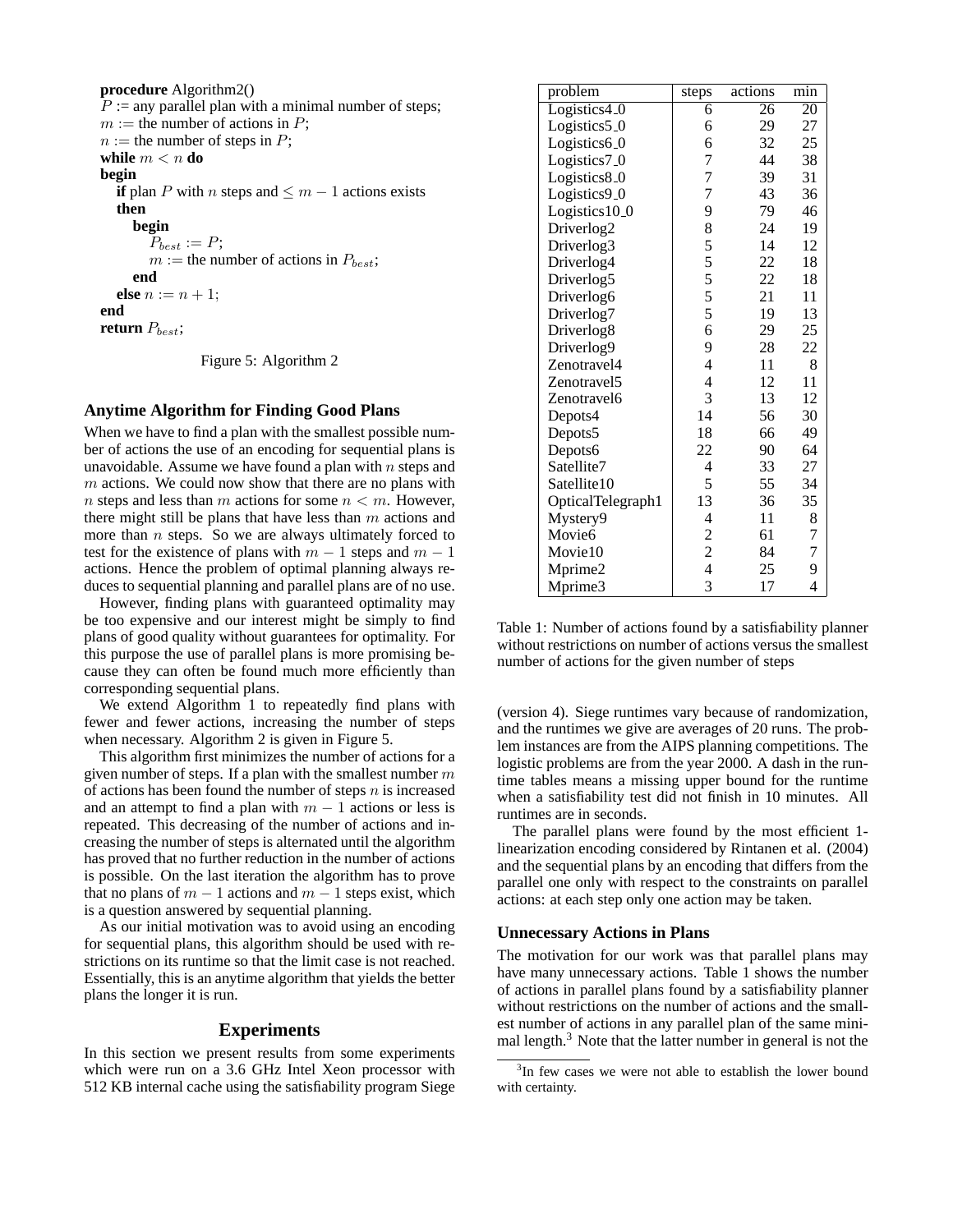|         | number of steps |           |      |
|---------|-----------------|-----------|------|
| actions |                 |           |      |
| 30      | $*0.75$         | $*142.73$ |      |
| 31      | 0.04            | 0.22      | 0.09 |
| 33      | 0.06            | 0.13      | 0.18 |
| 35      | 0.06            | 0.26      | 0.37 |
| 37      | 0.06            | 0.08      | 0.32 |

Table 2: Comparison of runtimes for different plan lengths and numbers of actions for Logistics8<sub>-0</sub>

|         | number of steps |         |       |       |
|---------|-----------------|---------|-------|-------|
| actions | 6               |         |       |       |
| 21      | $*0.12$         | $*42.2$ |       |       |
| 22      | $*0.15$         | 1.85    | 13.07 | 40.92 |
| 23      | $*0.23$         | 0.44    | 2.81  | 22.66 |
| 24      | $*0.43$         | 0.06    | 1.63  | 8.45  |
| 25      | 0.04            | 0.16    | 1.27  | 1.09  |

Table 3: Comparison of runtimes for different plan lengths and numbers of actions for Driverlog8

minimum number of actions in any plan for that problem instance.

### **Impact of Parameters on Runtimes**

We give the runtimes for evaluating formulae for different numbers of steps and actions for three easy problem instances in Tables 2, 3 and 4. Unsatisfiable formulae are marked with \*. Evaluating formulae corresponding to a higher number of steps generally takes longer. Showing that a formula for given parameter values is unsatisfiable, that is, no plans of a given number of steps and actions exist, takes in general much more time than finding an satisfying assignment for one of the satisfiable formulae.

### **Comparison to Sequential Planning**

We make a small comparison between the runtimes of parallel and sequential planning. With an encoding of cardinality constraints we can check whether a parallel plan with a given number of actions  $m$  and steps  $n$  exists. The computational cost of doing this can be compared to an encoding of sequential plans that restricts the number of actions and steps simultaneously to m.

Table 5 shows the results of the comparison. We determined the minimum number of steps needed in a parallel plan, and then measured the runtimes of finding a parallel plan with this number of steps and different numbers of actions as well as the runtimes of finding sequential plans with the same numbers of actions. The first column shows the name of the problem instance. The second column shows the number of steps in the parallel plans. The third column shows the number of actions allowed in the parallel and the sequential plans (and hence also the number of steps in the sequential plans.) The fourth column shows the SAT solver runtime for finding a satisfying assignment of the formula encoding sequential plans. The last column shows the SAT

|         | number of steps |            |        |  |
|---------|-----------------|------------|--------|--|
| actions | 22              | 23         | 24     |  |
| 58      | $*10.50$        | $*563.21$  |        |  |
| 59      | $*14.43$        | $*775.01$  |        |  |
| 60      | $*19.03$        | $*1064.88$ |        |  |
| 61      | $*26.69$        | 269.98     |        |  |
| 62      | $*39.66$        | 109.70     | 326.04 |  |
| 63      | $*72.60$        | 95.95      | 226.96 |  |
| 64      | 19.54           | 61.24      | 165.80 |  |
| 65      | 11.92           | 48.30      | 140.71 |  |
| 67      | 5.74            | 30.93      | 66.28  |  |
| 69      | 4.43            | 21.32      | 47.85  |  |
| 71      | 3.26            | 14.59      | 39.93  |  |
| 73      | 2.59            | 11.74      | 32.70  |  |
| 75      | 2.51            | 9.59       | 25.27  |  |
| 77      | 2.17            | 7.79       | 21.92  |  |

Table 4: Comparison of runtimes for different plan lengths and numbers of actions for Depots6

solver runtime for finding a satisfying assignment of the formula encoding parallel plans.

Overall we can summarize our observations as follows.

- It is more efficient to improve a parallel plan than a sequential one.
- The effectiveness of our techniques depends much on the type of the problem. On Logistics, Driverlog, Depots, Mystery and Satellite the plans could be greatly improved. For Philosophers or Optical Telegraph there was less improvement possible. For problem domains with no parallelism, like the sequential formalization of Blocksworld, parallel planning and the techniques presented in this work do not help of course.
- In most problems finding the plan with a given number of steps and the minimum number of actions (with Algorithm 1) yielded the optimal plan and it was not necessary to increase the number of steps (as with Algorithm 2).

### **Runtimes of Algorithm 2**

We now illustrate the functioning of Algorithm 2. We first compute a parallel plan with the minimum number of steps and no constraints on the number of actions. Then we apply Algorithm 2 to find a plan with a smaller number of actions. In Table 6 the *total time* column shows the computation time (including initialization and previous steps) until a plan with the number of actions in column *actions* and the number of steps in column *steps* has been found. Unlike the results on previous tables these runtimes were not averaged over several runs because on different runs different sequences of plan lengths are encountered, skipping different plan lengths on different runs. For one of the four problems the algorithm was quickly able to prove the optimality of the last plan, in the other cases no better plans or optimality proofs could be found in several minutes.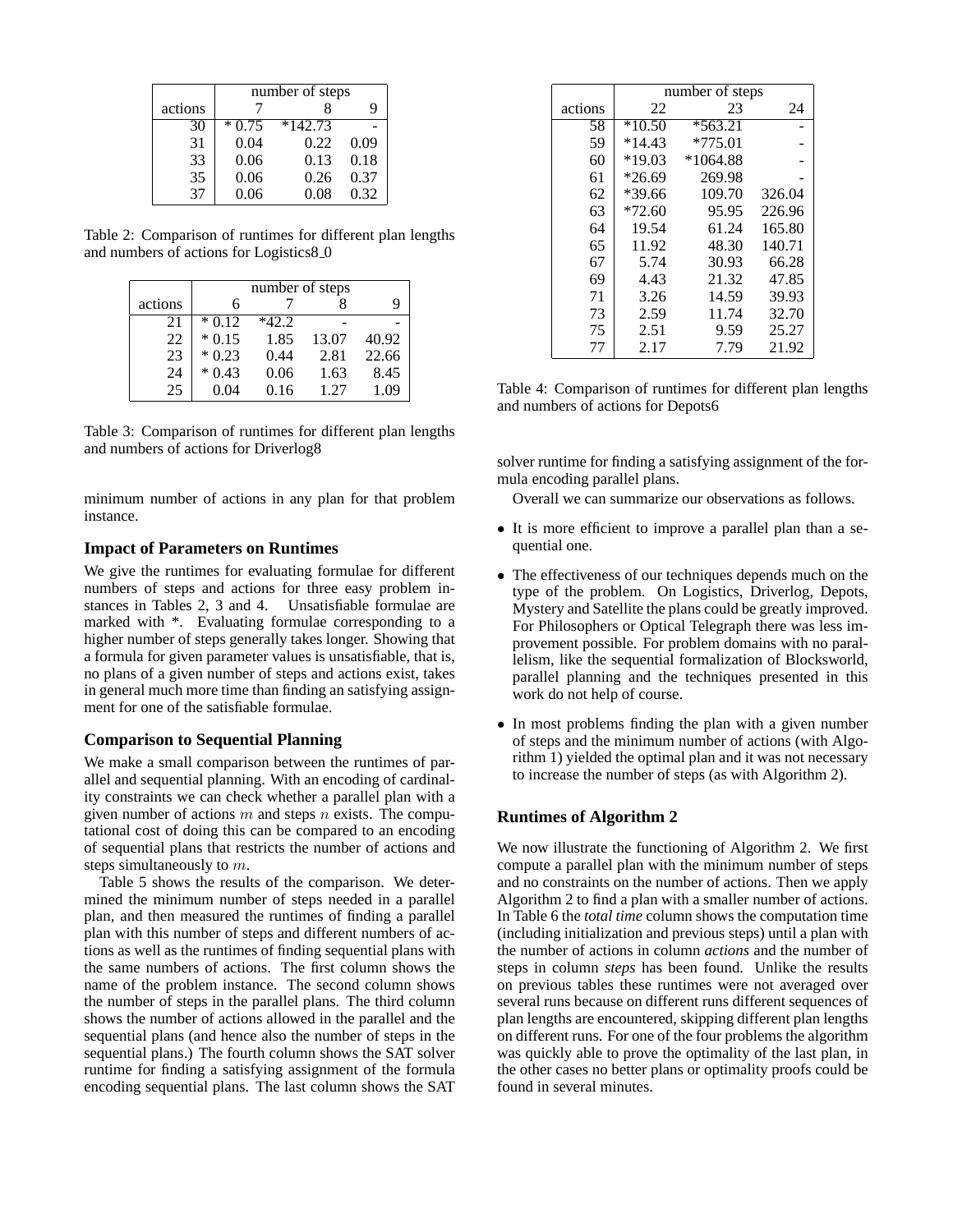| problem                  | steps          | actions         | seq            | par  |
|--------------------------|----------------|-----------------|----------------|------|
| Logistics4_0             | 6              | $\overline{26}$ | 0.11           | 0.01 |
|                          |                | 22              | 0.20           | 0.02 |
|                          |                | 20              | 0.41           | 0.01 |
| Logistics5 <sub>-0</sub> | 6              | 29              | 129.09         | 0.02 |
|                          |                | 27              |                | 0.02 |
| Logistics6 <sub>-0</sub> | 6              | 32              | 1.28           | 0.02 |
|                          |                | 28              | 43.26          | 0.01 |
|                          |                | 26              | 144.23         | 0.02 |
| Logistics7_0             | 7              | 44              |                | 0.08 |
|                          |                | 40              |                | 0.08 |
| Depots4                  | 14             | 50              |                | 0.16 |
|                          |                | 40              | -              | 0.21 |
|                          |                | 32              |                | 0.28 |
| Depots5                  | 18             | 71              |                | 0.39 |
|                          |                | 61              |                | 0.33 |
|                          |                | 56              | $\overline{a}$ | 0.87 |
| Depots6                  | 22             | 84              |                | 0.49 |
|                          |                | 70              |                | 0.50 |
| Driverlog4               | 5              | 19              | 48.52          | 0.01 |
|                          |                | 18              | 46.11          | 0.01 |
| Driverlog5               | 5              | 20              | 34.99          | 0.01 |
|                          |                | 18              | 53.48          | 0.01 |
| Driverlog6               | 5              | 19              | 2.00           | 0.02 |
|                          |                | 14              | 1.32           | 0.02 |
|                          |                | 11              | 2.66           | 0.02 |
| Driverlog7               | 5              | 20              | 76.58          | 0.03 |
|                          |                | 15              | 192.51         | 0.03 |
|                          |                | 13              | 123.01         | 0.03 |
| Driverlog8               | 6              | 28              |                | 0.04 |
|                          |                | 25              |                | 0.04 |
| Rover <sub>5</sub>       | 5              | 28              | 1.54           | 0.06 |
|                          |                | 22              | 114.61         | 0.13 |
| Rover <sub>8</sub>       | 4              | 32              |                | 0.08 |
|                          |                | 26              |                | 0.08 |
| Satellite5               | 4              | 28              | 45.10          | 0.06 |
|                          |                | 21              | 86.57          | 0.08 |
| Satellite8               | $\overline{4}$ | 39              |                | 0.06 |
|                          |                | 31              |                | 0.81 |
| Mprime4                  | 6              | 35              | 10.36          | 7.81 |
|                          |                | 10              | 0.30           | 7.87 |
| Mprime5                  | 5              | 18              | 53.29          | 1.38 |

Table 5: Runtimes for evaluating formulae

| problem                  | total time        | steps          | actions |
|--------------------------|-------------------|----------------|---------|
| Logistics8 <sub>-0</sub> | 0.08              |                | 41      |
|                          | 0.12              | 7              | 37      |
|                          | 0.19              | 7              | 34      |
|                          | 0.24              | 7              | 32      |
|                          | 0.30              | 7              | 31      |
|                          | timeout           |                |         |
| Depot <sub>5</sub>       | 3.96              | 18             | 66      |
|                          | 4.38              | 18             | 63      |
|                          | 4.74              | 18             | 54      |
|                          | 6.06              | 18             | 53      |
|                          | 7.24              | 18             | 52      |
|                          | 12.68             | 18             | 51      |
|                          | 18.12             | 18             | 49      |
|                          | timeout           |                |         |
| Mprime3                  | $\overline{7.92}$ | $\overline{3}$ | 18      |
|                          | 8.45              | 3              | 4       |
|                          | optimal           |                |         |
| Driverlog <sub>8</sub>   | 0.14              | 6              | 31      |
|                          | 0.18              | 6              | 25      |
|                          | 0.63              | 7              | 24      |
|                          | 1.12              | 7              | 23      |
|                          | 2.52              |                | 22      |
|                          | timeout           |                |         |

Table 6: Runtimes of Algorithm 2 on some problems

# **Comparison to Other Approaches**

We can compare our framework to algorithms based on heuristic local search, for example the planners HSP and FF. A related comparison has been made in previous work (Rintanen 2004b). Two measures are of practical importance, the runtimes and the number of actions in the plans. For some problems like Logistics or Satellite HSP and FF very quickly find a good plan and therefore perform better than our satisfiability planner, no matter whether we have the plans improved or not. With other problems like Mystery or Depots, or more complicated problem instances in general, heuristic planners have great problems and often did not find any plan at all. In contrast, our satisfiability planner finds one plan relatively quickly and with a small further investment in CPU time improves the plan further. Overall we can say that as long as the heuristics work well planners based on heuristic local search seem to be a good choice. If this is not the case these planners either compute a bad plan with lots of actions after a lot of computation or are not able to find any plan at all in reasonable time.

#### **Conclusions**

We have investigated satisfiability in the framework of problem encodings that allow constraining both the number of steps and the number of actions in a plan. For this purpose we used encodings of cardinality constraints in the propositional logic and considered further techniques for reducing the sizes of these encodings further. Then we proposed planning algorithms that attempt to reduce the number of actions in a plan by repeatedly making the constraints on the number